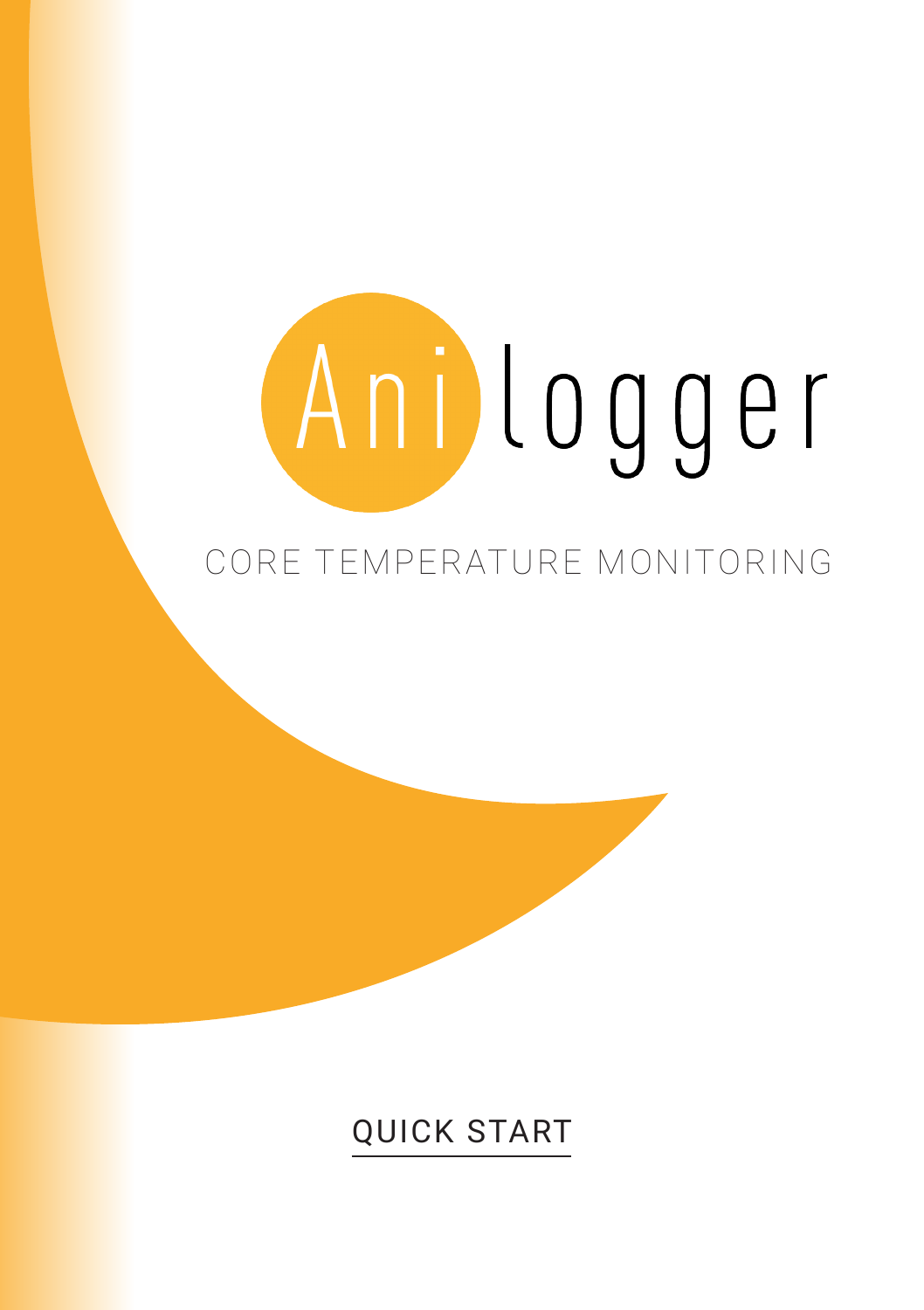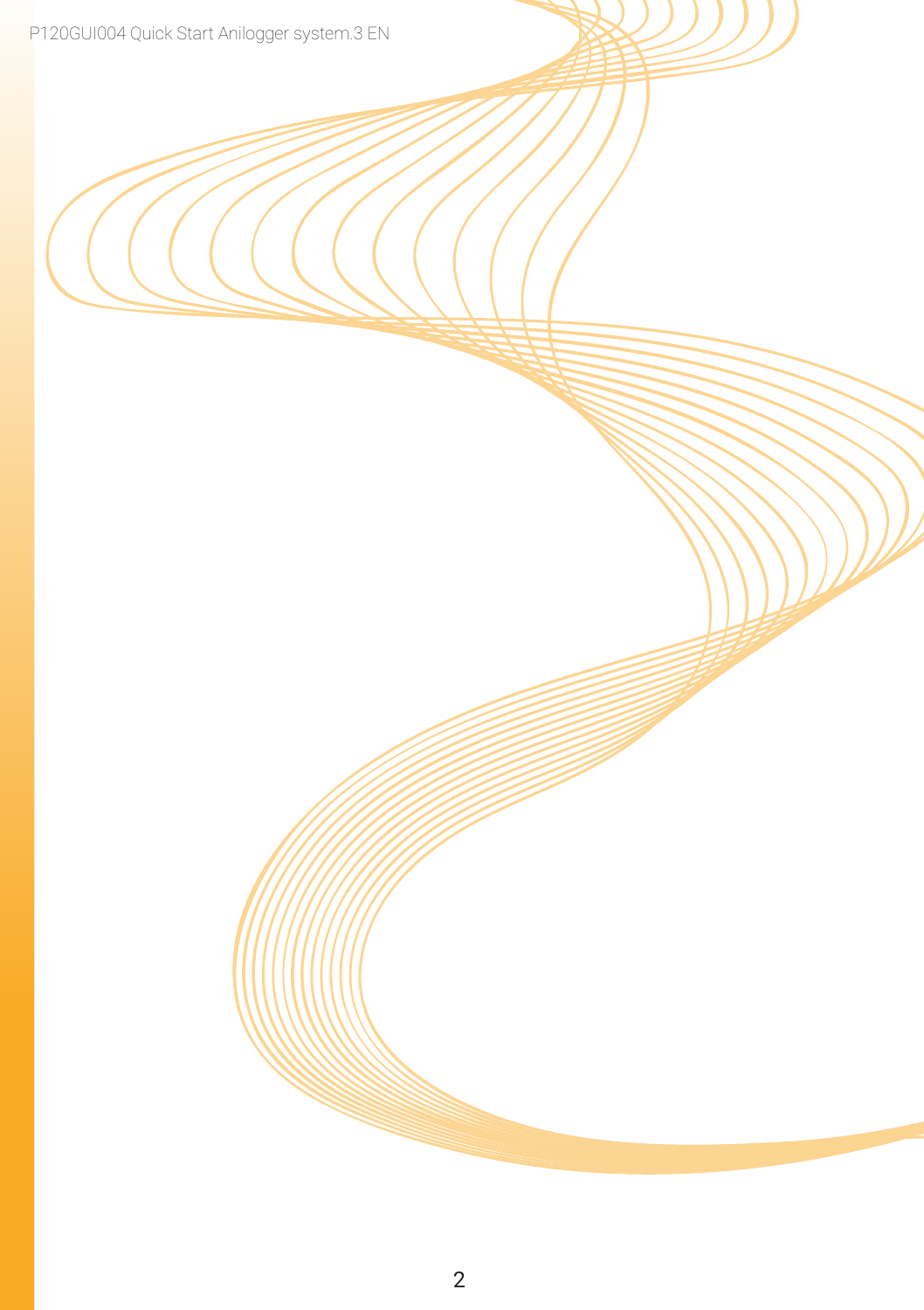Dear customers,

thank you for purchasing the  $\left($ Ani) logger system. This quick start guide

is designed to introduce you to the basic functions of the system. Hereby

you will find some recommendations related to its first use.

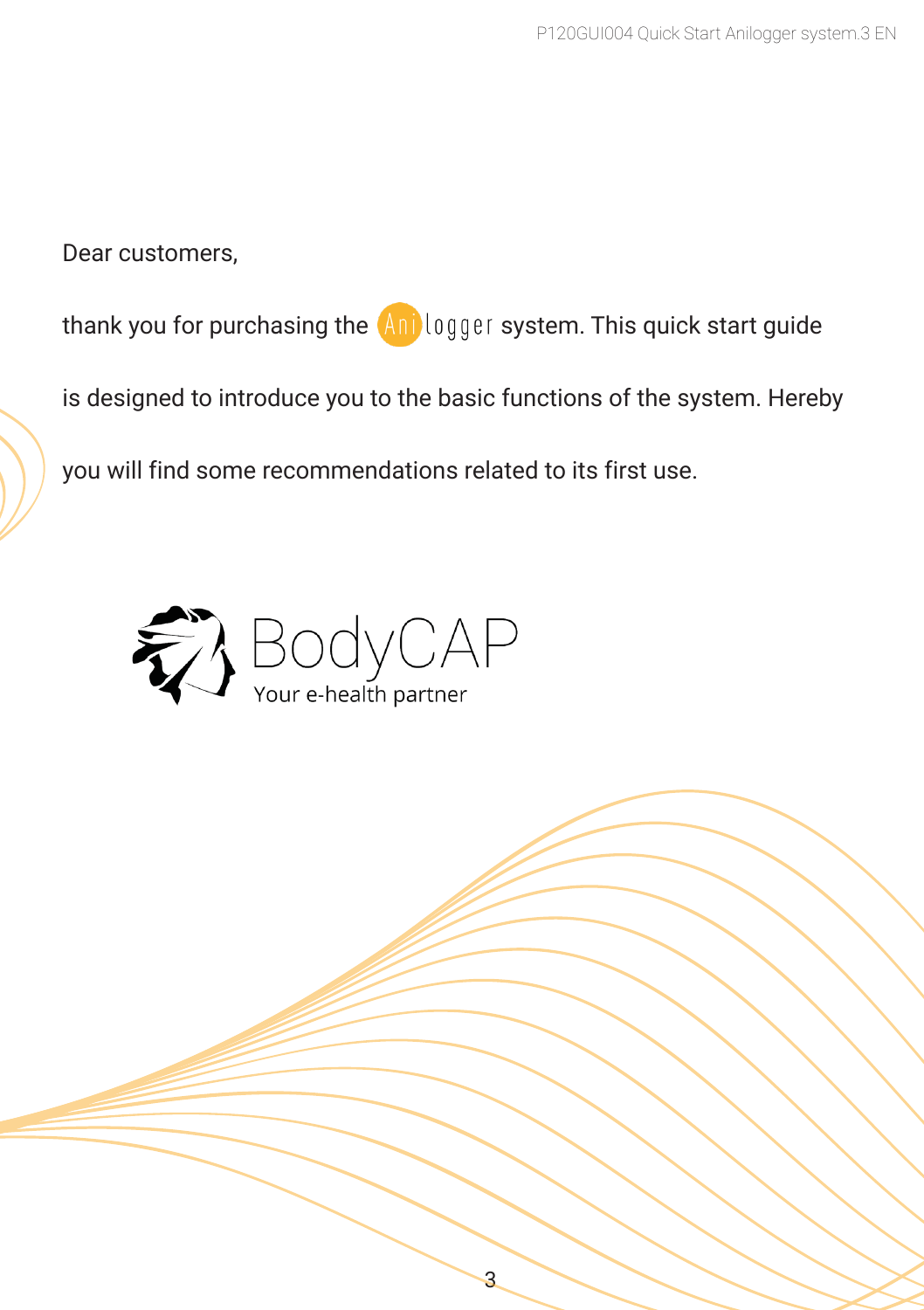

 This document does not replace the user manual. For an optimal use of the device, we recommend that you take note of all instructions in the user manual.

The **Anillegent** is designed for continuous temperature monitoring in animals.

The User Guide is available as a PDF version (Adobe Reader needed) on the USB memory stick provided with the system.

> +33. (0)2 61 53 08 14 support@animals-monitoring.com www.animals-monitoring.com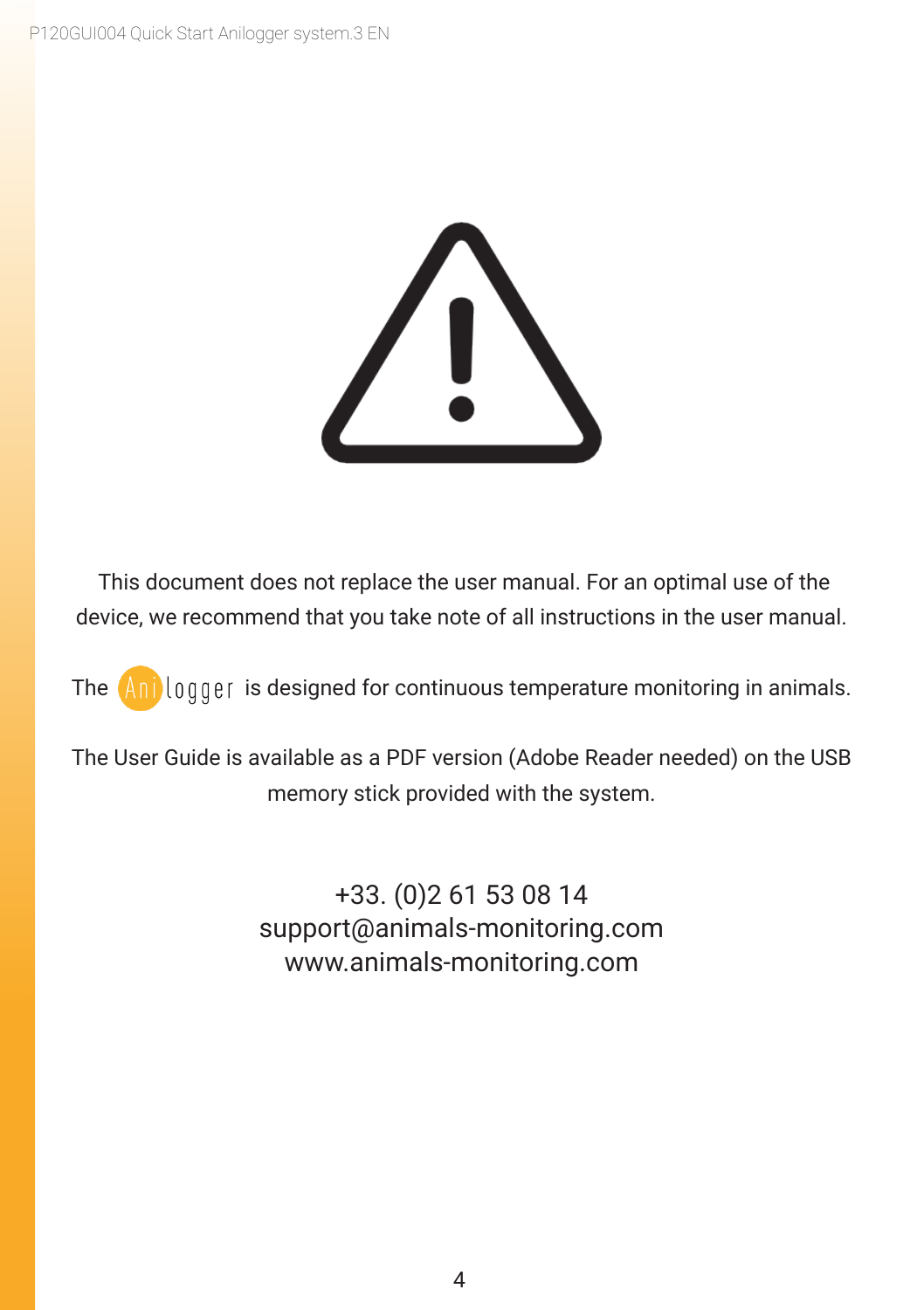## SYSTEM COMPONENTS



AniLogger® monitor collects, records and displays temperature data from Anipill® capsules.





## Anipill® Capsules

When awaken by Activator, Anipill® capsule collects and sends data to the Anilogger® monitor.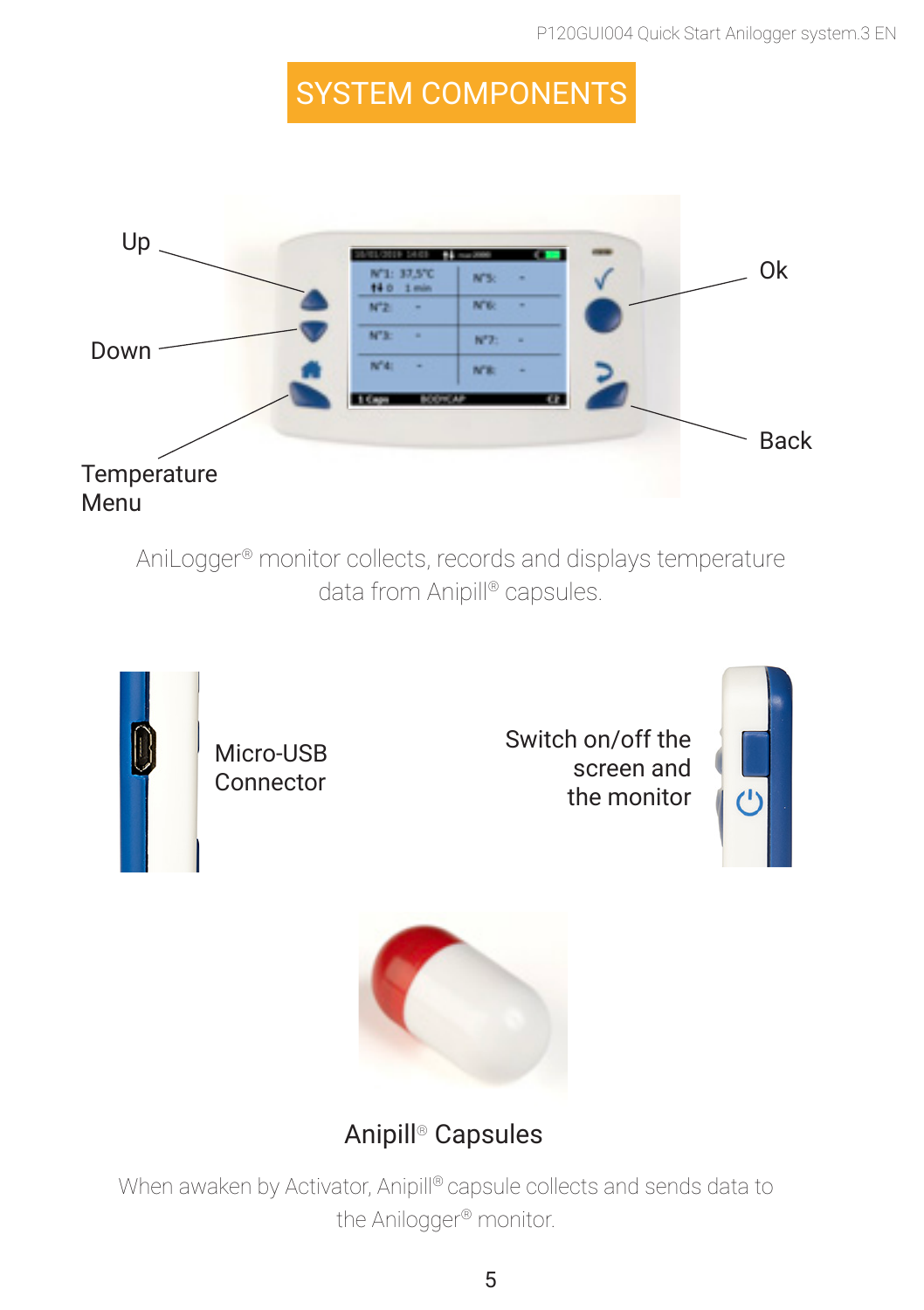

### Activator

Allows to start Anipill® capsules

## BodyCap USB memory stick

 Includes user guide and installer of AniLogger Manager software.





## USB adapter (optional) and 2 micro-USB/USB cables

Allows to supply Activator or Anilogger® monitor and allows the connection to AniLogger Manager software through the USB port.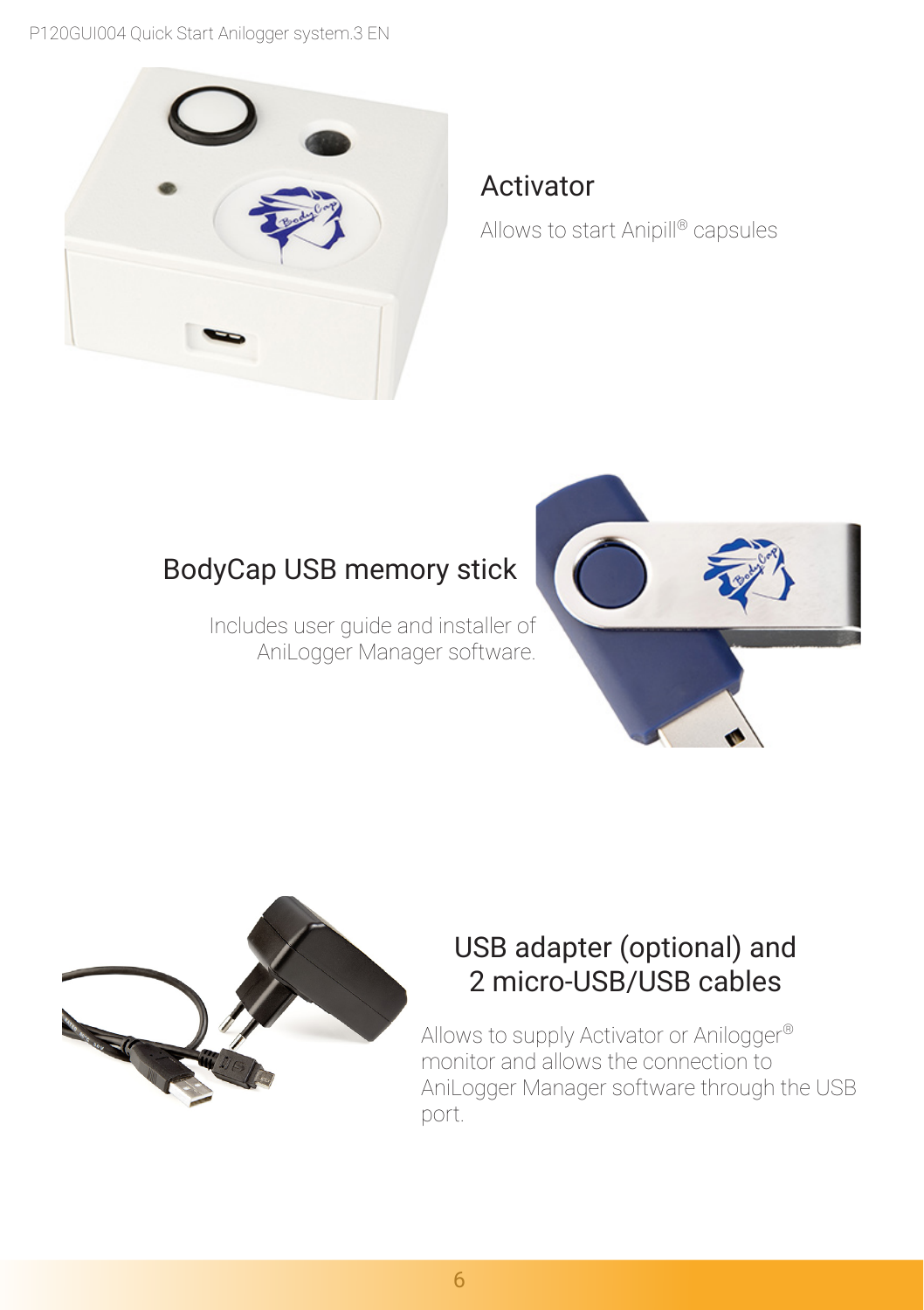P120GUI004 Quick Start Anilogger system.3 EN

# First Use

# Basic Instructions

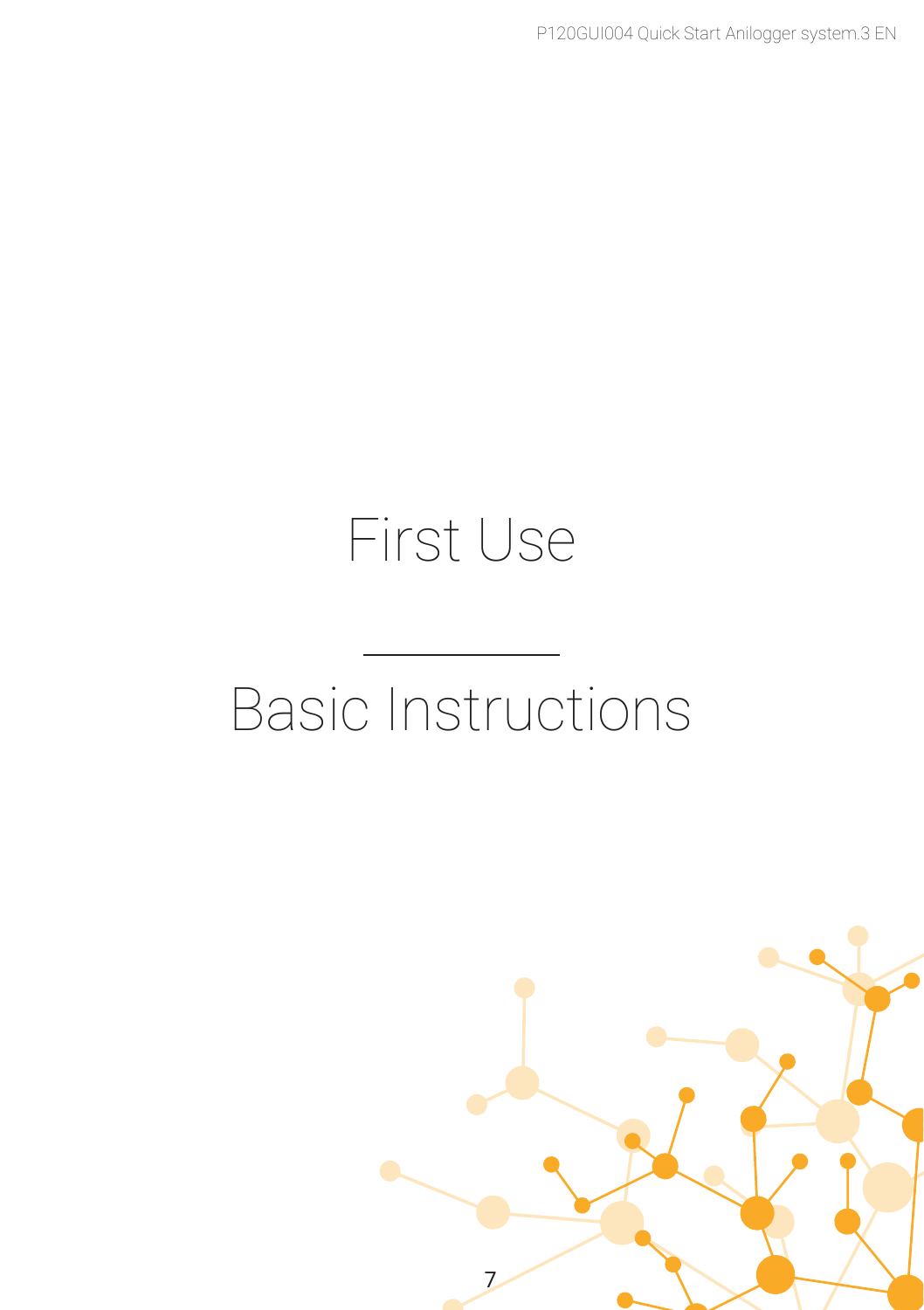These instructions will allow you to boot your system.

To be aware of all the features, please refer to the user manual included on the USB memory stick.

Before the first use of your system, you have to perform a set of operations.

## 1. HMI INSTALLATION

You must install your AniLogger Manager software before using your system. It is the essential tool to set your monitor.

To install the Anilogger Manager software, please run: «**AniLogger\_ Manager\_X.X.X.X.exe**» or «**MAC-AniLogger Manager\_X.X.X.X.exe**» & Mac driver files stored on the USB stick supplied with the system.

#### Minimum System Requirements :

- Processor 1GHz
- 500 Mo of disk space
- Windows  $7^\circ$  or higher Microsoft<sup>®</sup> operating system (32 or 64 bits)/

Mac OS X (10.9 Lion) or higher

- 1024x768 for screen resolution

## 2. MATERIAL NEEDED

- PC or Mac including the Anilogger Manager software
- Anilogger® Monitor
- Anipill® Capsule
- Activator
- Cables
- Power supply adapter (optional module)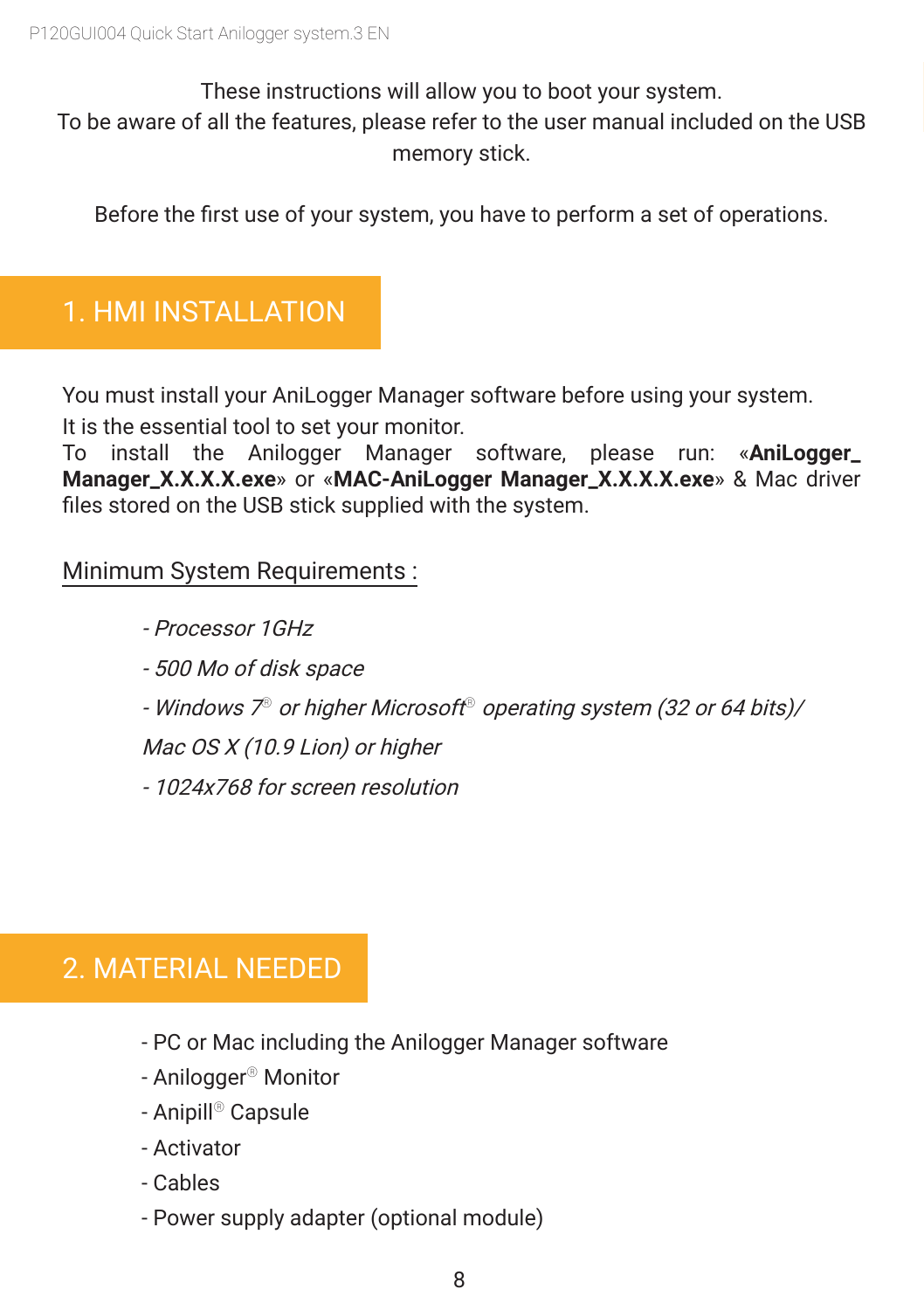### 3. SET UP

Follow the subsequent procedure:

- To switch on the monitor Anilogger®, complete a long pressure on the button  $\bigcirc$ (on the right side).

Connect the monitor to a power supply if needed.

- Connect the monitor to a PC using the USB cable provided and run the Anilogger manager software.

| - Select «Configuration» item: | <b>W</b> Anilogger<br>File About Help |           |                             |
|--------------------------------|---------------------------------------|-----------|-----------------------------|
|                                | Configuration                         | Unloading | Update the monitor<br>11 88 |
|                                |                                       |           |                             |

- Set up the monitor («**Monitor**» and «**Experiment Tab**»):

| <b>V</b> Options                                                                                              | C Options<br>$\times$<br>$\times$                                          |
|---------------------------------------------------------------------------------------------------------------|----------------------------------------------------------------------------|
| Experiment Backup Mode Reset<br>Monitor                                                                       | Backup Mode Reset<br>Monitor Experiment                                    |
| Channel:<br>Number of synchronizable data<br>17/06/19 07:38:43 +2:00<br>$-2000$<br>i m<br>4<br>$\overline{ }$ | Title:<br>The Title will be deplayed on the bottom of your monitor screen. |
| Apply                                                                                                         | Feld 2:                                                                    |
|                                                                                                               | Field 3:                                                                   |
|                                                                                                               | Feld 4 :<br>Apply                                                          |
| Close                                                                                                         | Close                                                                      |

- Shutdown the software and unplug the monitor
- Connect the activator to a power supply
- On the Anilogger® Monitor, Select the «**Pill Menu**» and select «**Pill Activation**».
- The monitor will guide you, step by step until the association of the capsule to the monitor.

- Note the ID of the capsule, and the monitor channel displayed on the monitor screen (May be useful for Backup mode)

- The capsule is now associated with the monitor and can be swallowed.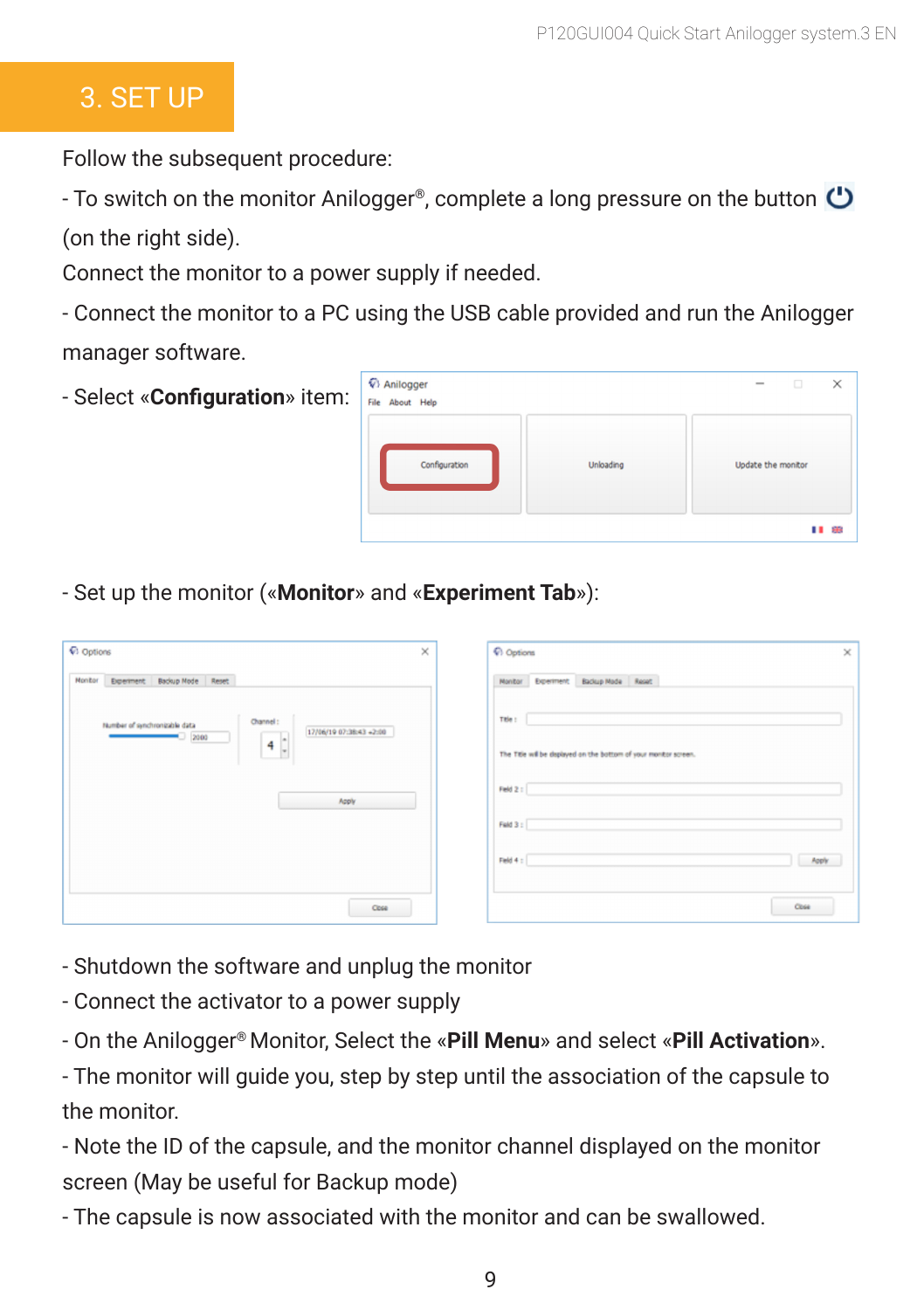## 4. DATA COLLECTION

The AniLogger® monitor collects the data from the associated capsules.

During a measurement cycle:

It is possible to follow the temperature data in real time if the capsule is in the communication area (about 1-3m depending on environement and species). For this, press « ».

When pressing the button «**OK***»* on the screen displaying the data of the 8 capsules, the detailed information of the selected capsule will be displayed.

| 10/01/2019 14:03                                         | ↑↓ max:2000    |    | 10/01/2019 14:03                    | ↑↓ max:2000       |                |  |
|----------------------------------------------------------|----------------|----|-------------------------------------|-------------------|----------------|--|
| $\blacktriangleright$ N°1: 37.32°C<br>$1 + 350$<br>1 min | $N^{\circ}5$ : |    | $37.32^{\circ}$ C<br>$N^{\circ}1$ : |                   |                |  |
| $N^{\circ}2$ :                                           | $N^{\circ}6$ : |    | 00:00:26                            | ↑↓ 350            |                |  |
| $N^{\circ}3$ :                                           |                |    | Min                                 | Max               | <b>Batt</b>    |  |
|                                                          | $N^{\circ}7:$  |    | $37.10^{\circ}$ C                   | $37.52^{\circ}$ C | OK             |  |
| $N^{\circ}4$ :                                           |                |    | 10/01/2019                          | 10/01/2019        |                |  |
|                                                          | $N^{\circ}8$ : |    | 13:45                               | 13:01             |                |  |
|                                                          |                |    |                                     |                   |                |  |
| $1$ Pill(s)<br><b>BODYCAP</b>                            |                | C2 | $1$ Pill(s)                         | <b>BODYCAP</b>    | C <sub>2</sub> |  |

It is possible to add Markers using the «Marker» menu of the monitor.

Those Markers are used to identify an important moment and are plotted on the graph of the Anilogger Manager software.

## 5. VISUALIZATION OF THE DATA AFTER A MEASUREMENT CYCLE

| Anilogger<br>File About Help |           | $\qquad \qquad -$  | Ω | ×    |
|------------------------------|-----------|--------------------|---|------|
| Configuration                | Unloading | Update the monitor |   |      |
|                              |           |                    |   | Ⅱ 88 |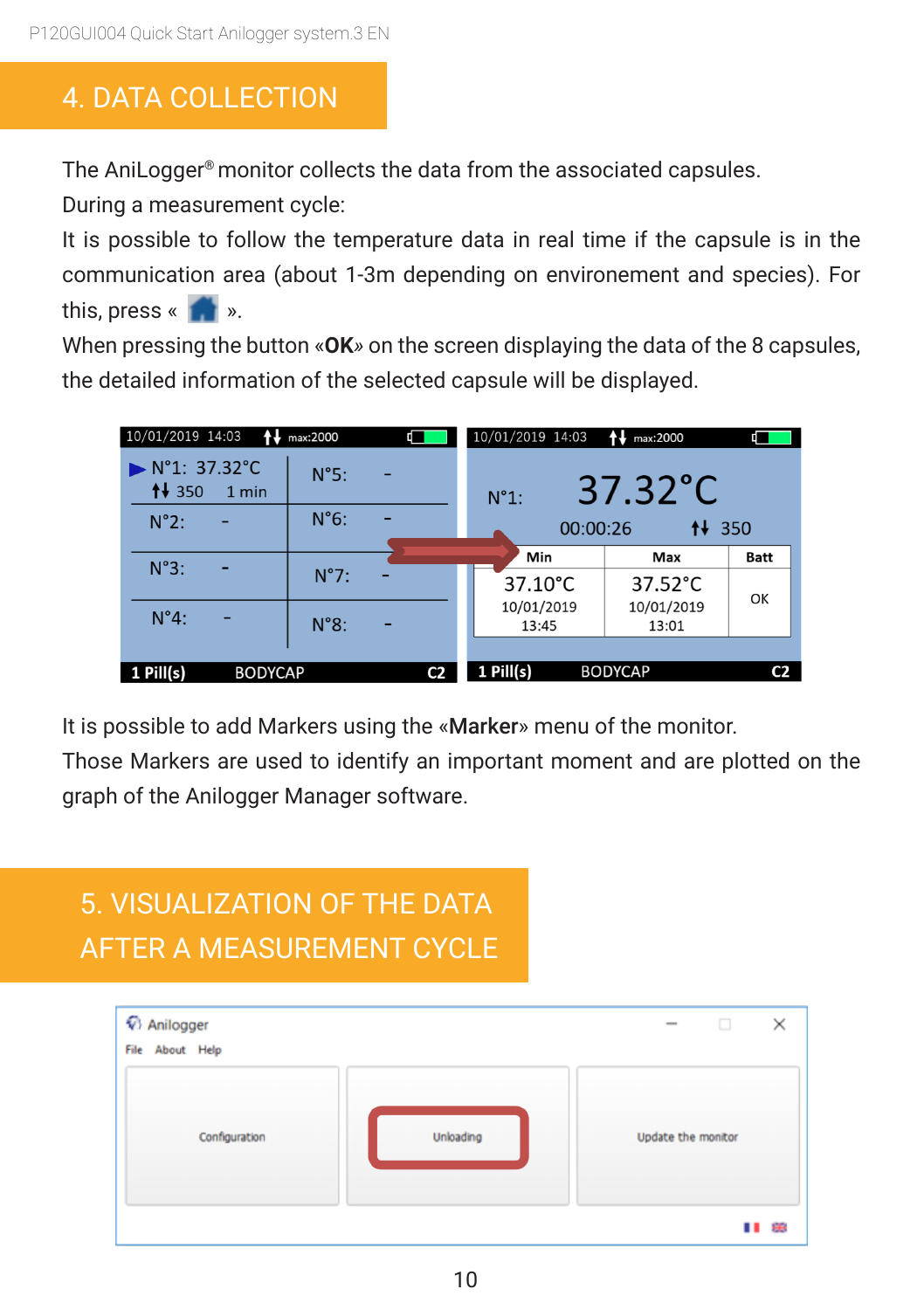Plug the monitor to the PC/Mac and select «Unloading». The curve displayed is not saved by the application. You have to Export the curve as a PDF or the data as a CSV file and save it on your PC/Mac disk. As you want you can visualize the data curves during a measurement cycle.

## 6. SWITCH OFF THE SYSTEM

Visualize the curve via *Anilogger Manager* and export the data in order to print or save them.

Deactivation of the capsules has to be done using menu *Pill > Pill Status / Deactivation*.

Select the capsule concerned. This procedure switches off the capsule if this one is in the communication area.

To switch off the monitor, complete a long pressure on the button  $\left(\begin{array}{c} \bullet \end{array}\right)$  (on the right side). This action is only possible if no capsule is associated.

## 7. CHECK-LIST BEFORE INGESTION

Monitor ·

-Battery level

-Monitor Time and Date

-Monitor Channel (1 monitor per Channel)

-Number of data to synchronize

- 8 pills per monitor.

Capsule:

-Single Use -Activated and associated to a monitor -ID number identified